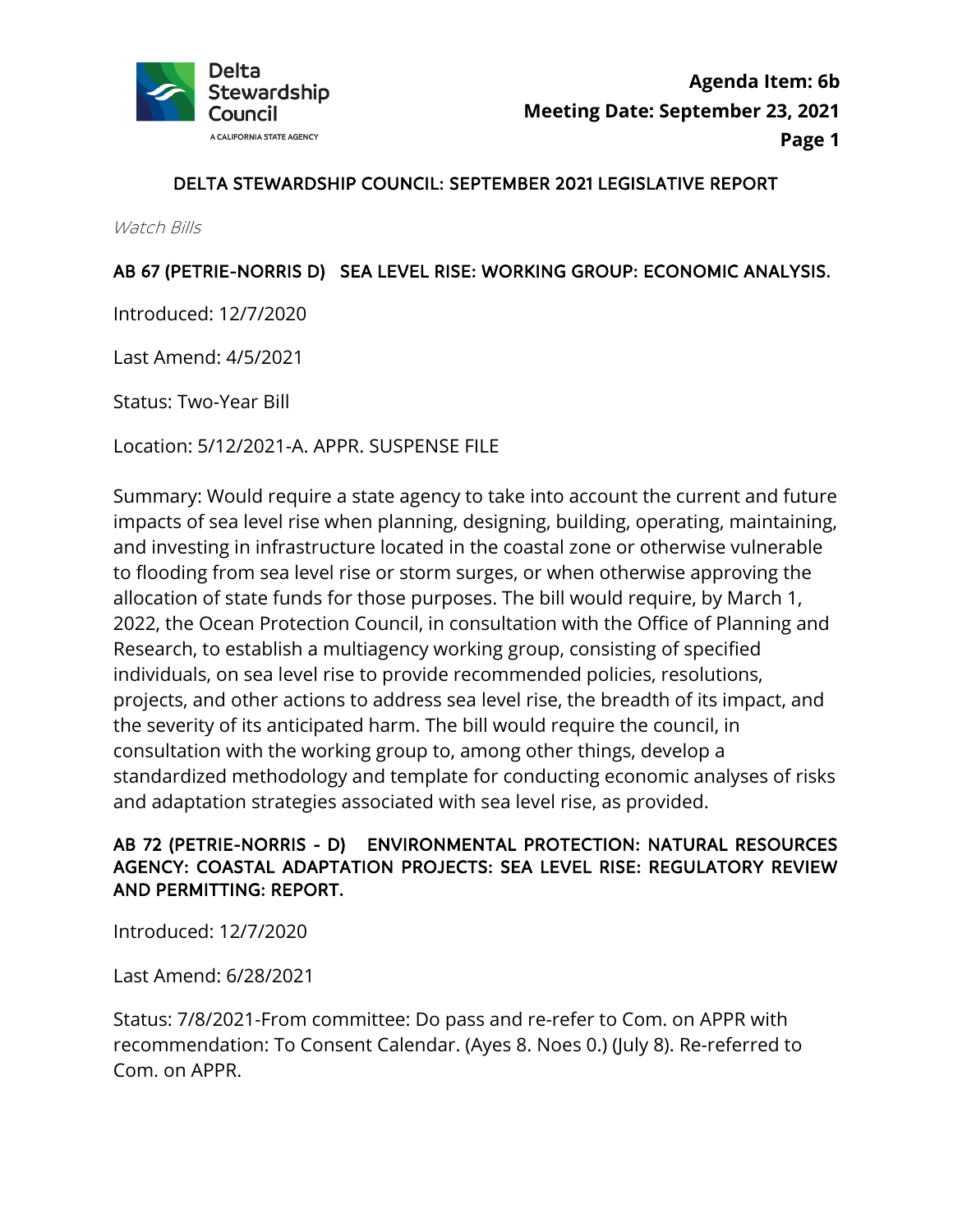Location: 7/8/2021-S. APPR.

Summary: Would enact the Coastal Adaptation Permitting Act of 2021. The bill would require the agency to explore, and authorize it to implement, options within the agency's jurisdiction to establish a more coordinated and efficient regulatory review and permitting process for coastal adaptation projects, as defined. The bill would require the agency to submit, by July 1, 2023, a report to the Legislature with suggestions and recommendations for improving and expediting the coordination between appropriate agencies in their regulatory review and permitting process for coastal adaptation projects that use natural infrastructure.

#### AB 979 (FRAZIER – D) SACRAMENTO-SAN JOAQUIN DELTA: PROJECTS: SEA LEVEL RISE ANALYSIS REPORT

Introduced: 2/18/2021

Last Amend: 4/13/2021

Status: Two-Year Bill

Location: 4/27/2021-A. APPR.

Summary: The Sacramento-San Joaquin Delta Reform Act of 2009, provides that it is the policy of the state to, among other things, reduce reliance on the Sacramento-San Joaquin Delta in meeting California's future water supply needs through a statewide strategy of investing in improved regional supplies, conservation, and water use efficiency. Current law establishes the Delta Stewardship Council, which is required to develop, adopt, and commence implementation of a comprehensive management plan, known as the Delta Plan, for the Sacramento-San Joaquin Delta. This bill would require any individual or entity that undertakes a project, as defined, within the Delta to complete a report analyzing the impact of sea level rise on the project.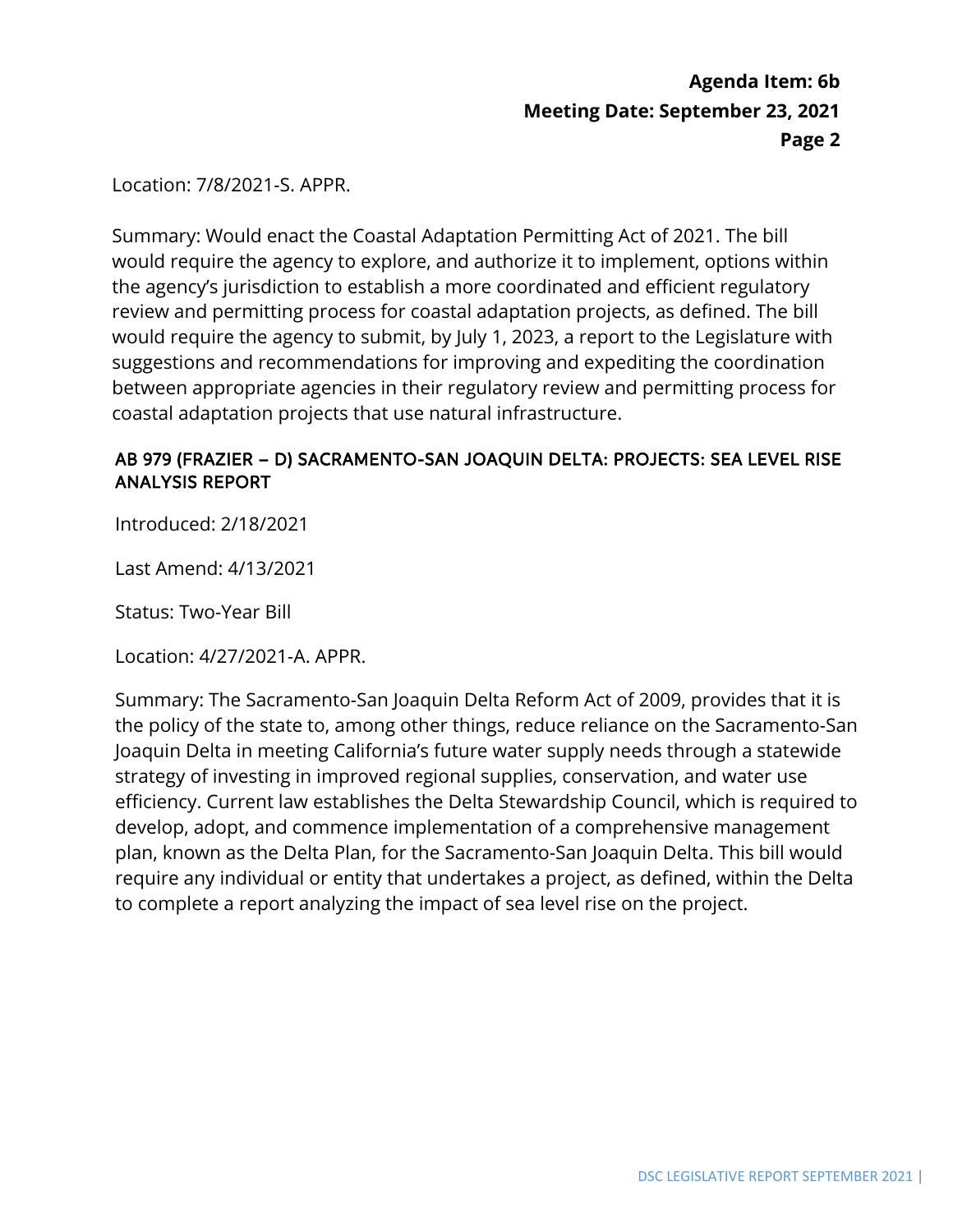## SB 1 (ATKINS - D) COASTAL RESOURCES: SEA LEVEL RISE.

Introduced: 12/7/2020

Last Amend: 6/24/2021

Status: 9/9/2021-Enrolled

Location: Enrolled to Governor

Summary: The California Coastal Act of 1976 establishes the California Coastal Commission and provides for planning and regulation of development in the coastal zone, as defined. The act requires the commission, within 90 days after January 1, 1977, to adopt, after public hearing, procedures for the preparation, submission, approval, appeal, certification, and amendment of a local coastal program, including a common methodology for the preparation of, and the determination of the scope of, the local coastal programs, as provided. This bill would also include, as part of the procedures the commission is required to adopt, recommendations and guidelines for the identification, assessment, minimization, and mitigation of sea level rise within each local coastal program, as provided. The bill would delete the timeframe specified above by which the commission is required to adopt these procedures.

### SB 27 (SKINNER - D) CARBON SEQUESTRATION: STATE GOALS: NATURAL AND WORKING LANDS: REGISTRY OF PROJECTS.

Introduced: 12/7/2020

Last Amend: 8/30/2021

Status: 9/9/2021-Enrolled

Location: Enrolled to Governor

Summary: Would require, no later than July 1, 2023, the Natural Resources Agency, in coordination with the California Environmental Protection Agency, the State Air Resources Board, and the Department of Food and Agriculture, to establish the Natural and Working Lands Climate Smart Strategy and, in developing the strategy, to create a framework to advance the state's climate goals. The bill would require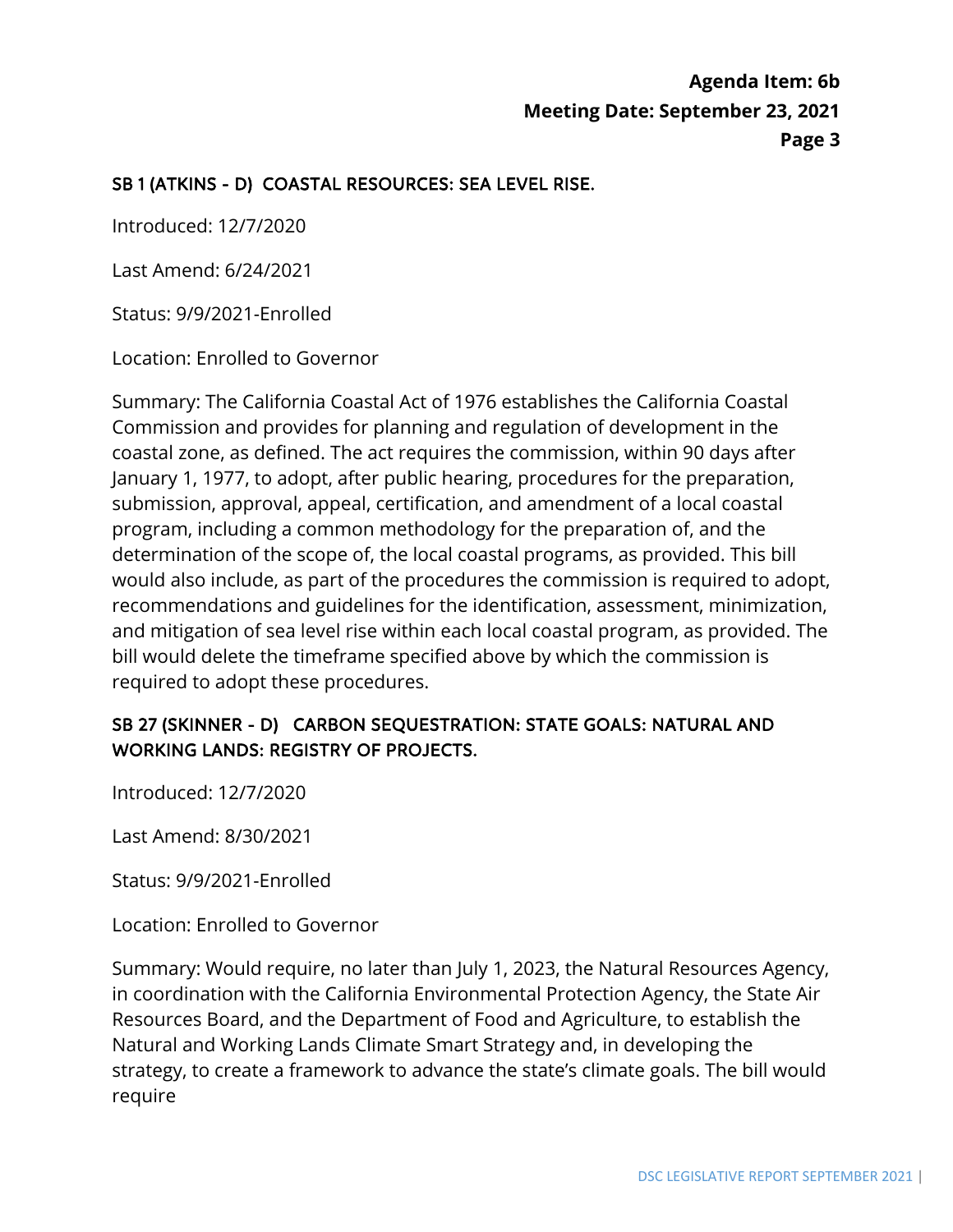the state board, as part of its scoping plan, to establish specified carbon dioxide removal targets for 2030 and beyond.

### SB 230 (PORTANTINO - D) STATE WATER RESOURCES CONTROL BOARD: CONSTITUENTS OF EMERGING CONCERN PROGRAM.

Introduced: 1/19/2021

Status: Two-Year Bill

Location: 3/15/2021-S. APPR.

Summary: Would require the State Water Resources Control Board to establish, maintain, and direct an ongoing, dedicated program called the Constituents of Emerging Concern Program to assess the state of information and recommend areas for further study on, among other things, the occurrence of constituents of emerging concern (CEC) in drinking water sources and treated drinking water. The bill would require the state board to convene, by an unspecified date, the Science Advisory Panel to review and provide recommendations to the state board on CEC for further action, among other duties. The bill would require the state board to provide an annual report to the Legislature on the ongoing work conducted by the panel.

#### SB 273 (HERTZBERG - D) WATER QUALITY: MUNICIPAL WASTEWATER AGENCIES.

Introduced: 1/29/2021

Last Amend: 6/21/2021

Status: 9/3/2021-Enrolled

Location: Enrolled to Governor

Summary: Would authorize a municipal wastewater agency, as defined, to enter into agreements with entities responsible for stormwater management for the purpose of managing stormwater and dry weather runoff, to acquire, construct, expand, operate, maintain, and provide facilities for specified purposes relating to managing stormwater and dry weather runoff, and to levy taxes, fees, and charges consistent with the municipal wastewater agency's existing authority in order to fund projects undertaken pursuant to the bill. The bill would require the exercise of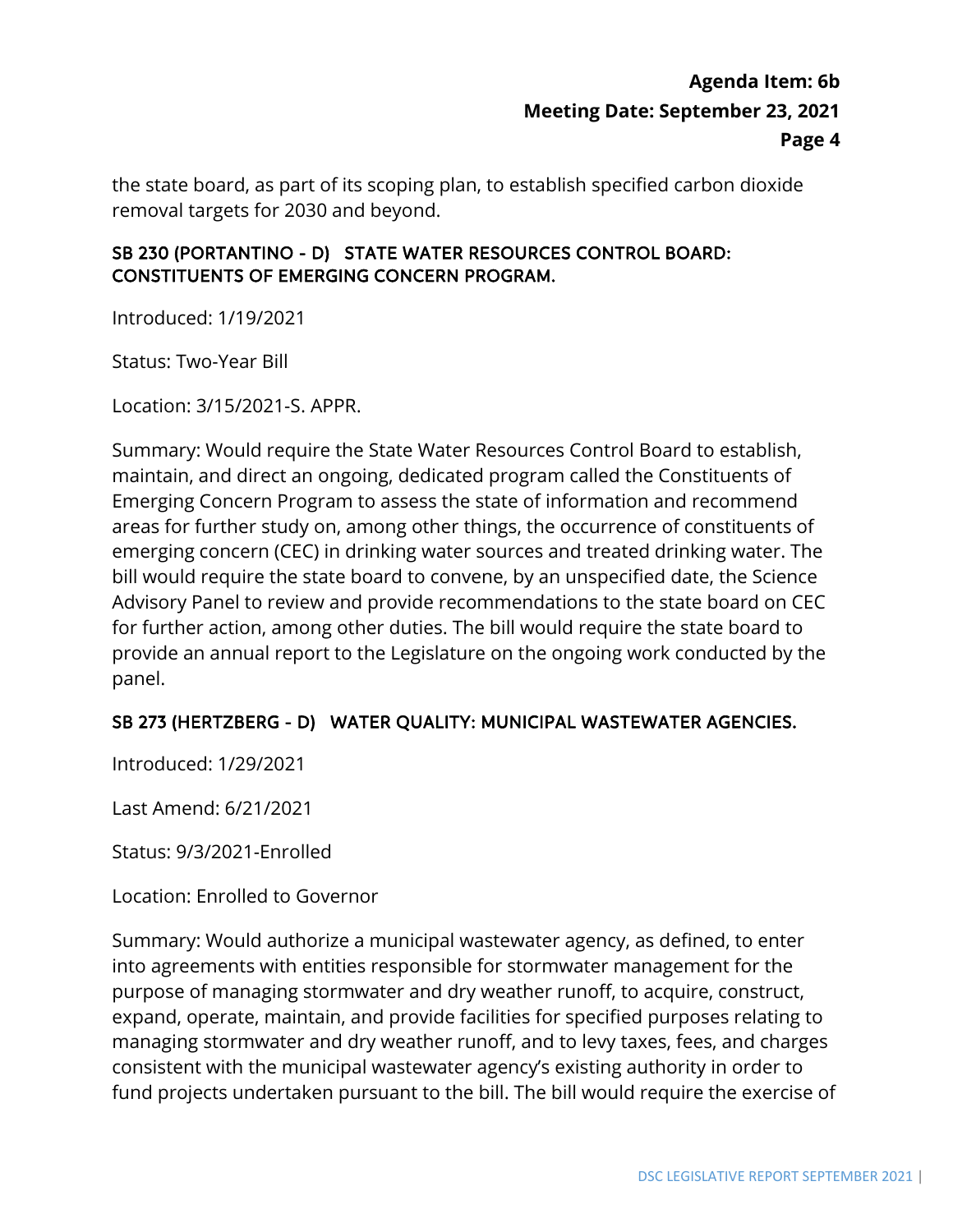any new authority granted under the bill to comply with the Cortese-Knox-Hertzberg Local Government Reorganization Act of 2000. The bill would require a municipal wastewater agency that enters into or amends one of these agreements after January 1, 2022, to file a copy of the agreement or amendment with the local agency formation commission in each county where any part of the municipal wastewater agency's territory is located, but would exempt those agreements and amendments from local agency formation commission approval except as required by the Cortese-Knox-Hertzberg Local Government Reorganization Act of 2000.

### SB 351 (CABALLERO - D) WATER INNOVATION ACT OF 2021.

Introduced: 2/9/2021

Last Amend: 4/20/2021

Status: Two-Year Bill

Location: 5/10/2021-S. APPR. SUSPENSE FILE

Summary: Current law establishes the State Water Resources Control Board for the purposes of providing for the orderly and efficient administration of the water resources of the state. This bill, the Water Innovation Act of 2021, would create the Office of Water Innovation at the California Water Commission for the furtherance of new technologies and other innovative approaches in the water sector. The bill would require the office, by December 31, 2023, to take specified measures to advance innovation in the water sector. The bill would make findings and declarations regarding the need for water innovation.

#### SB 369 (PAN - D) FLOOD CONTROL: YOLO BYPASS CACHE SLOUGH PARTNERSHIP MULTIBENEFIT PROGRAM.

Introduced: 2/10/2021

Last Amend: 6/14/2021

Status: 9/9/2021 – Enrolled

Location: Enrolled to Governor